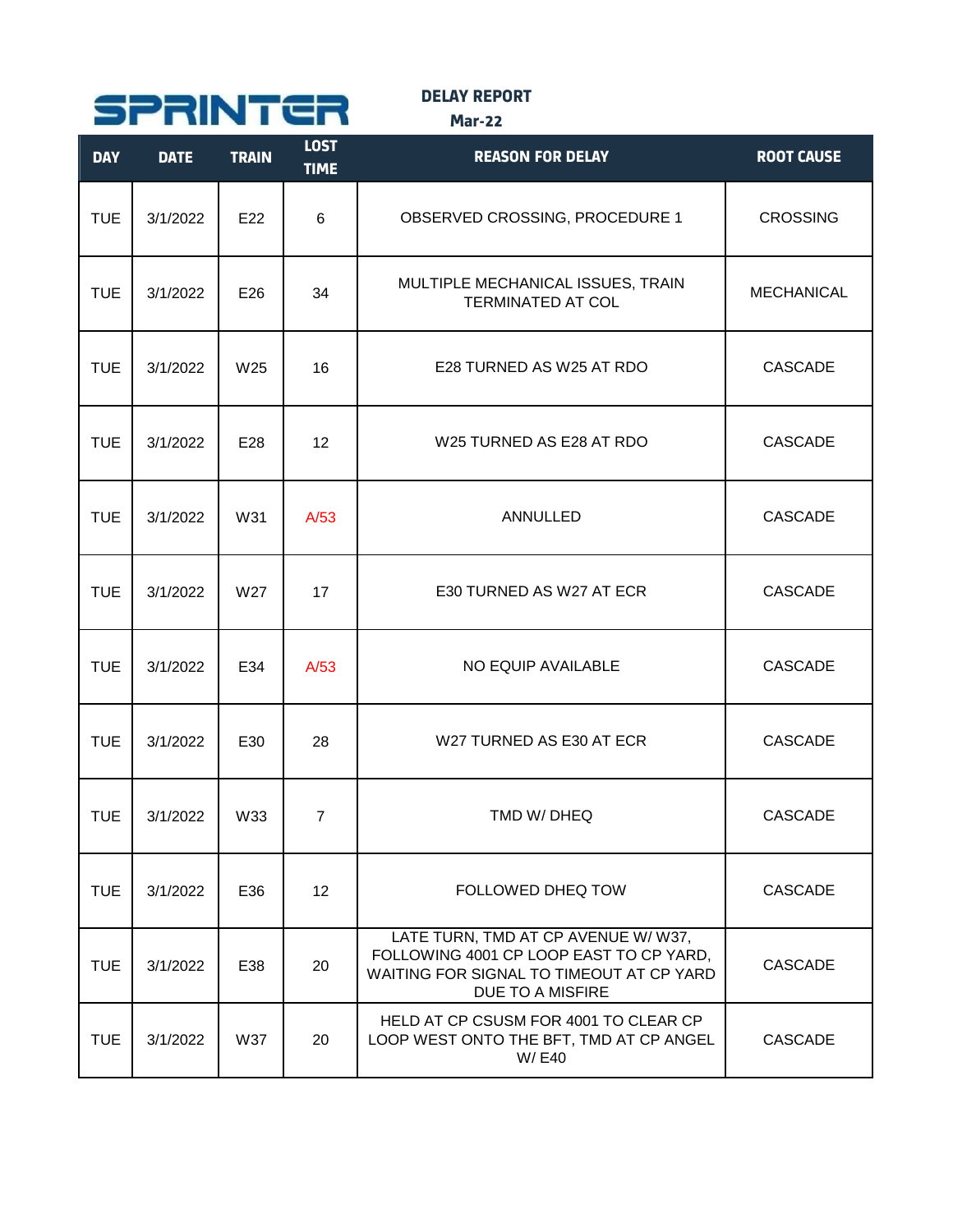| <b>TUE</b> | 3/1/2022 | W39        | $\boldsymbol{9}$ | LATE TURN, TMD AT CP AVENUE W/ W37                                                                                                           | <b>CASCADE</b>     |
|------------|----------|------------|------------------|----------------------------------------------------------------------------------------------------------------------------------------------|--------------------|
| <b>TUE</b> | 3/1/2022 | E40        | 14               | LATE TURN, TMD AT CP SHELLY W/ W41                                                                                                           | <b>CASCADE</b>     |
| <b>TUE</b> | 3/1/2022 | W43        | A/53             | <b>ANNULLED</b>                                                                                                                              | <b>CASCADE</b>     |
| <b>TUE</b> | 3/1/2022 | E46        | A/53             | ANNULLED                                                                                                                                     | <b>CASCADE</b>     |
| <b>TUE</b> | 3/1/2022 | W41        | 28               | LATE TURN AND TMD AT CP ANGEL W/ E44                                                                                                         | CASCADE            |
| <b>TUE</b> | 3/1/2022 | E42        | 23               | LATE TURN AND TMD AT CP SHELLY W/W45                                                                                                         | CASCADE            |
| <b>TUE</b> | 3/1/2022 | E44        | 24               | LATE TURN AND TMD AT CP SHELLY W/ W47                                                                                                        | CASCADE            |
| WED        | 3/2/2022 | E56        | $\boldsymbol{9}$ | MULTIPLE BRAKE FAULTS                                                                                                                        | <b>MECHANICAL</b>  |
| <b>THU</b> | 3/3/2022 | W01        | T/10             | MECHANICAL ISSUES, UNABLE TO PROCEED WB                                                                                                      | <b>MECHANICAL</b>  |
| <b>THU</b> | 3/3/2022 | E06        | A/53             | ANNULLED DUE TO EQ BROKE DOWN, COVERED<br>BY BUS BRIDGE                                                                                      | CASCADE            |
| <b>FRI</b> | 3/4/2022 | W01        | $\overline{7}$   | FLAGGED AT CP LOOP WEST AND WBNS CIVIC                                                                                                       | <b>BROWN OUT</b>   |
| <b>FRI</b> | 3/4/2022 | E06        | 6                | LATE TURN FROM W01                                                                                                                           | <b>CASCADE</b>     |
| <b>FRI</b> | 3/4/2022 | <b>W05</b> | $\overline{7}$   | FLAGGED AT CP LOOP WEST                                                                                                                      | CASCADE            |
| <b>MON</b> | 3/7/2022 | W41        | T/39             | PAX NEEDED MEDICAL AID AT PAL, ARRIVED AT<br>COLLEGE 23 MIN LATE. TERMINATED AT<br>COLLEGE BLVD STATION TO PROTECT E46 ON<br><b>SCHEDULE</b> | <b>MEDICAL AID</b> |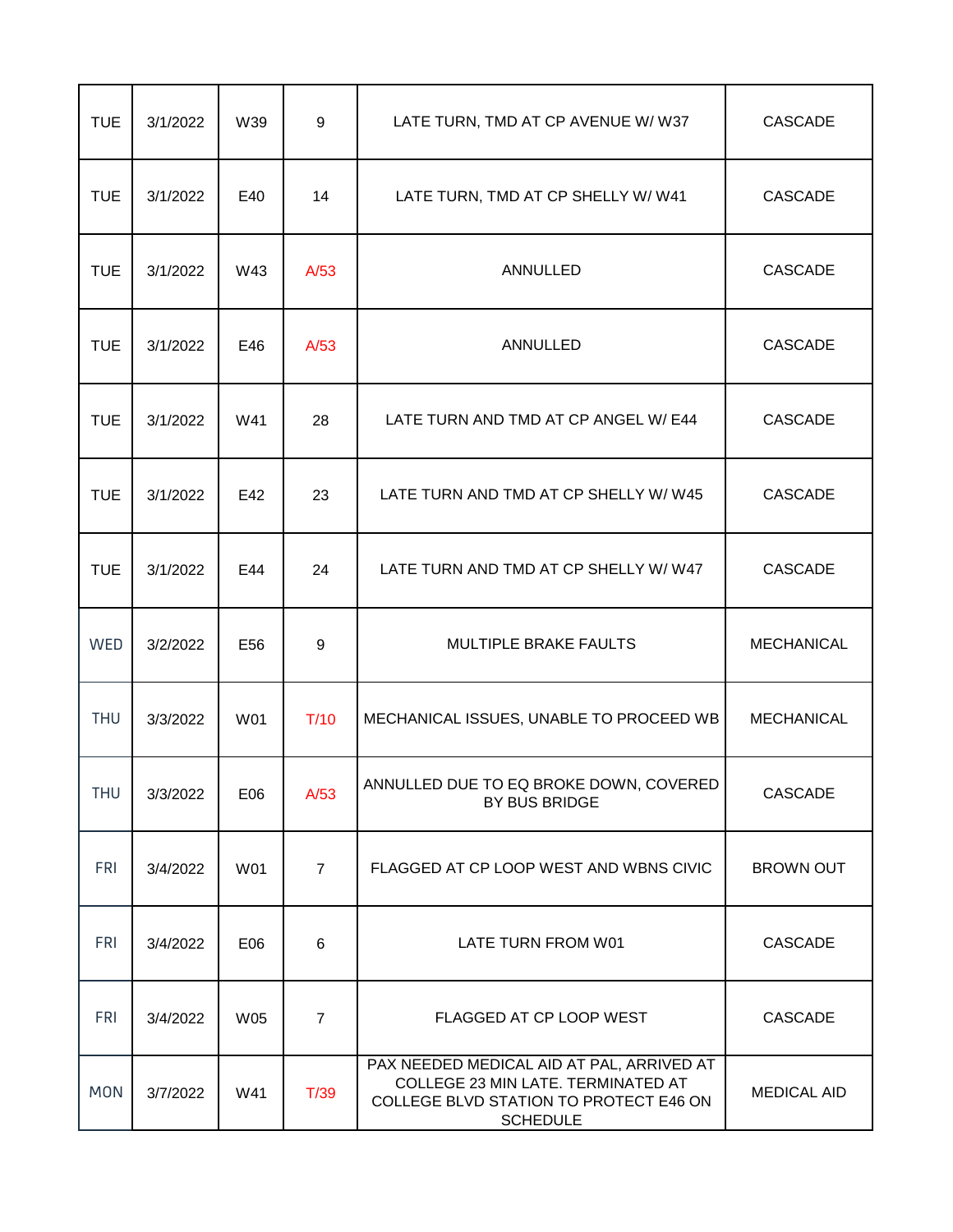| <b>MON</b> | 3/7/2022  | E46             | O/14           | ORIGINATED AT COLLEGE BLVD STATION                                                         | <b>CASCADE</b>                |
|------------|-----------|-----------------|----------------|--------------------------------------------------------------------------------------------|-------------------------------|
| <b>THU</b> | 3/10/2022 | W43             | 6              | WMA SITTING ON THE FLOOR ON THE UPPER A<br>END OF 4011 BLOCKING THE AISLE                  | UNRULY PAX<br><b>INCIDENT</b> |
| <b>FRI</b> | 3/11/2022 | W <sub>13</sub> | $\overline{7}$ | COUPLING AND SEMI AUTO BRAKE TEST                                                          | <b>MECHANICAL</b>             |
| <b>FRI</b> | 3/11/2022 | E34             | T/0            | TERMINATED WEST OF VTC, COVERED BY BUS<br><b>BRIDGE</b>                                    | <b>MECHANICAL</b>             |
| <b>FRI</b> | 3/11/2022 | E36             | T/15           | TERMINATED AT CCV, SWAPPED PAX W/W35<br>(DUE TO MECHANICAL ISSUE WITH E34 AT CCV)          | <b>CASCADE</b>                |
| <b>FRI</b> | 3/11/2022 | W35             | T/23           | TERMINATED AT CCV, SWAPPED PAX W/E36<br>(DUE TO MECHANICAL ISSUE WITH E34 AT CCV)          | <b>CASCADE</b>                |
| <b>FRI</b> | 3/11/2022 | W37             | A/53           | ANNULLED                                                                                   | <b>CASCADE</b>                |
| <b>FRI</b> | 3/11/2022 | E40             | A/53           | ANNULLED                                                                                   | <b>CASCADE</b>                |
| <b>FRI</b> | 3/11/2022 | W39             | A/53           | ANNULLED                                                                                   | <b>CASCADE</b>                |
| <b>FRI</b> | 3/11/2022 | W45             | $\overline{7}$ | POWER BRAKE-E NOT RELEASING AT COAST<br><b>HWY</b>                                         | <b>MECHANICAL</b>             |
| <b>FRI</b> | 3/11/2022 | E44             | A/53           | ANNULLED, COVERED BY BUS BRIDGE                                                            | CASCADE                       |
| <b>FRI</b> | 3/11/2022 | E58             | T/30           | TRACTION INHIBIT, MULTIPLE FAULTS, UNABLE<br>TO CONTINUE, TERMINATED AT VTC                | <b>MECHANICAL</b>             |
| <b>FRI</b> | 3/11/2022 | E62             | T/36           | TERMINATED AT COL DUE TO TRAIN<br>CONGESTION RESULTING FROM THE 4012 MECH<br><b>ISSUES</b> | CASCADE                       |
| <b>FRI</b> | 3/11/2022 | W63             | A/53           | NO EQUIPMENT, ANNULLED                                                                     | CASCADE                       |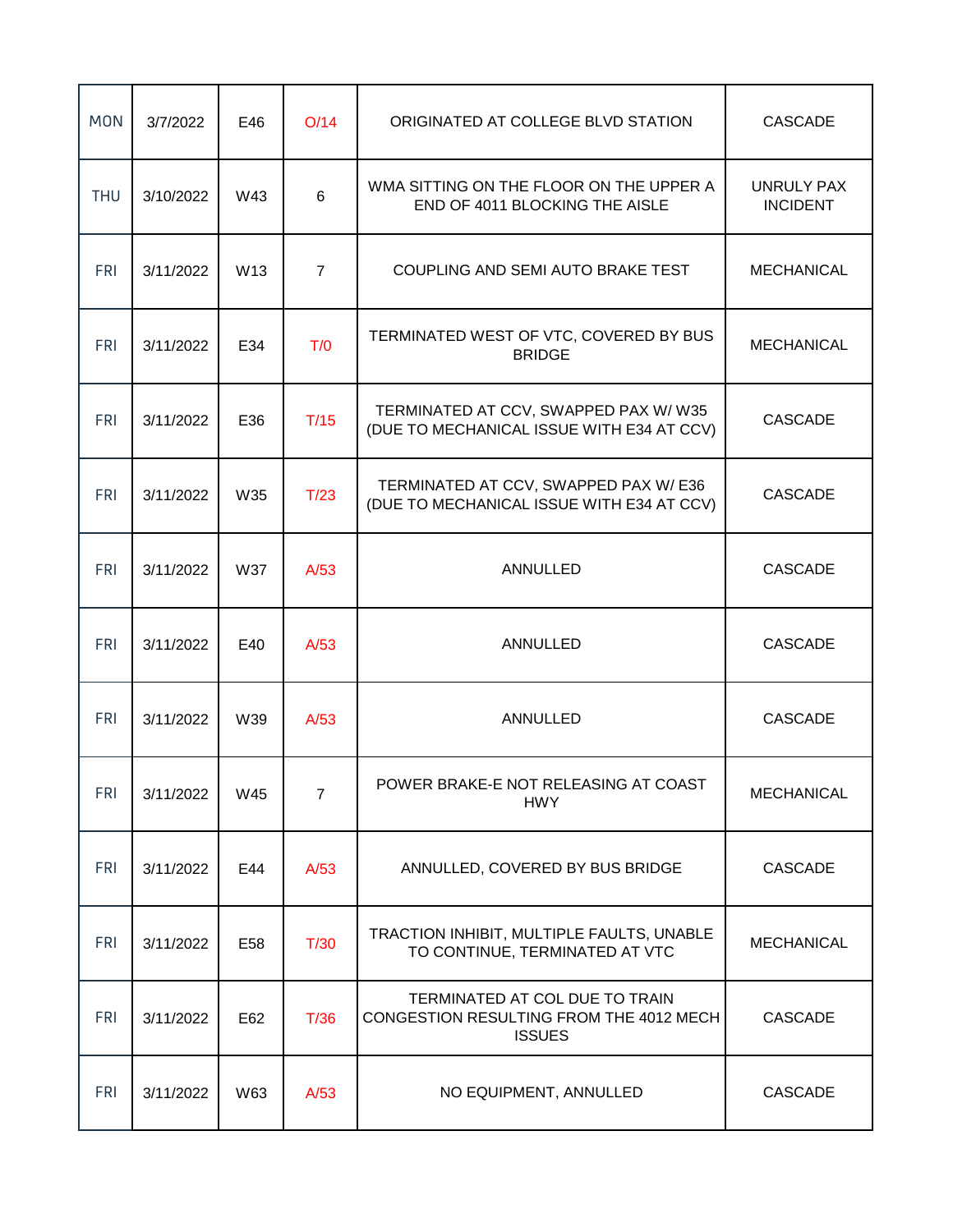| <b>FRI</b> | 3/11/2022 | W61         | 14   | E60 TURNED AT CCV AS W61                                                                               | <b>CASCADE</b>               |
|------------|-----------|-------------|------|--------------------------------------------------------------------------------------------------------|------------------------------|
| <b>FRI</b> | 3/11/2022 | E60         | 40   | W61 TURNED AT CCV AS E60                                                                               | <b>CASCADE</b>               |
| <b>FRI</b> | 3/11/2022 | W69         | O/11 | ORIGINATED AT SMC DUE TO 4012 MECH ISSUES                                                              | <b>CASCADE</b>               |
| <b>SAT</b> | 3/12/2022 | E64X        | 11   | W63-4011 TURNED AS E64X AT SMCC                                                                        | POV ON TRACKS                |
| <b>SAT</b> | 3/12/2022 | <b>W63X</b> | 44   | E64-4001 TURNED AS W63X AT PAL                                                                         | <b>CASCADE</b>               |
| <b>SAT</b> | 3/12/2022 | E68         | A/53 | ANNULLED DUE TO NO EQUIP                                                                               | <b>CASCADE</b>               |
| SAT        | 3/12/2022 | W67         | 24   | LATE TURN FROM E64X AND TMD AT CP TRUE W/<br>E72                                                       | <b>CASCADE</b>               |
| <b>MON</b> | 3/14/2022 | W41         | 15   | AUXED TRAIN OFF AND ON DUE TO TRACTION<br>INHIBIT CAUSED BY HANDSHAKE CONFIRMATION<br>(COUPLING ISSUE) | <b>MECHANICAL</b>            |
| <b>MON</b> | 3/14/2022 | E46         | A/53 | ANNULLED DUE TO W41 MECHANICAL ISSUE                                                                   | <b>CASCADE</b>               |
| <b>TUE</b> | 3/15/2022 | W03         | 6    | TRAIN UNABLE TO DEPART, RPM'S RAISE BUT NO<br><b>TRAIN MOVEMENT</b>                                    | <b>MECHANICAL</b>            |
| <b>THU</b> | 3/17/2022 | W49         | 18   | TRAIN MADE CONTACT W/ A TRESSPASSER ON A<br><b>BICYCLE</b>                                             | TRESSPASSER<br><b>STRIKE</b> |
| <b>THU</b> | 3/17/2022 | W51         | 12   | TMD AT CP TRUE W/ E54                                                                                  | CASCADE                      |
| <b>THU</b> | 3/17/2022 | E52         | 13   | TMD AT CP SCHOOL W/W49                                                                                 | CASCADE                      |
| <b>THU</b> | 3/17/2022 | W53         | 10   | COPIED 6.32.2 RESTRICTION AT ETC                                                                       | CASCADE                      |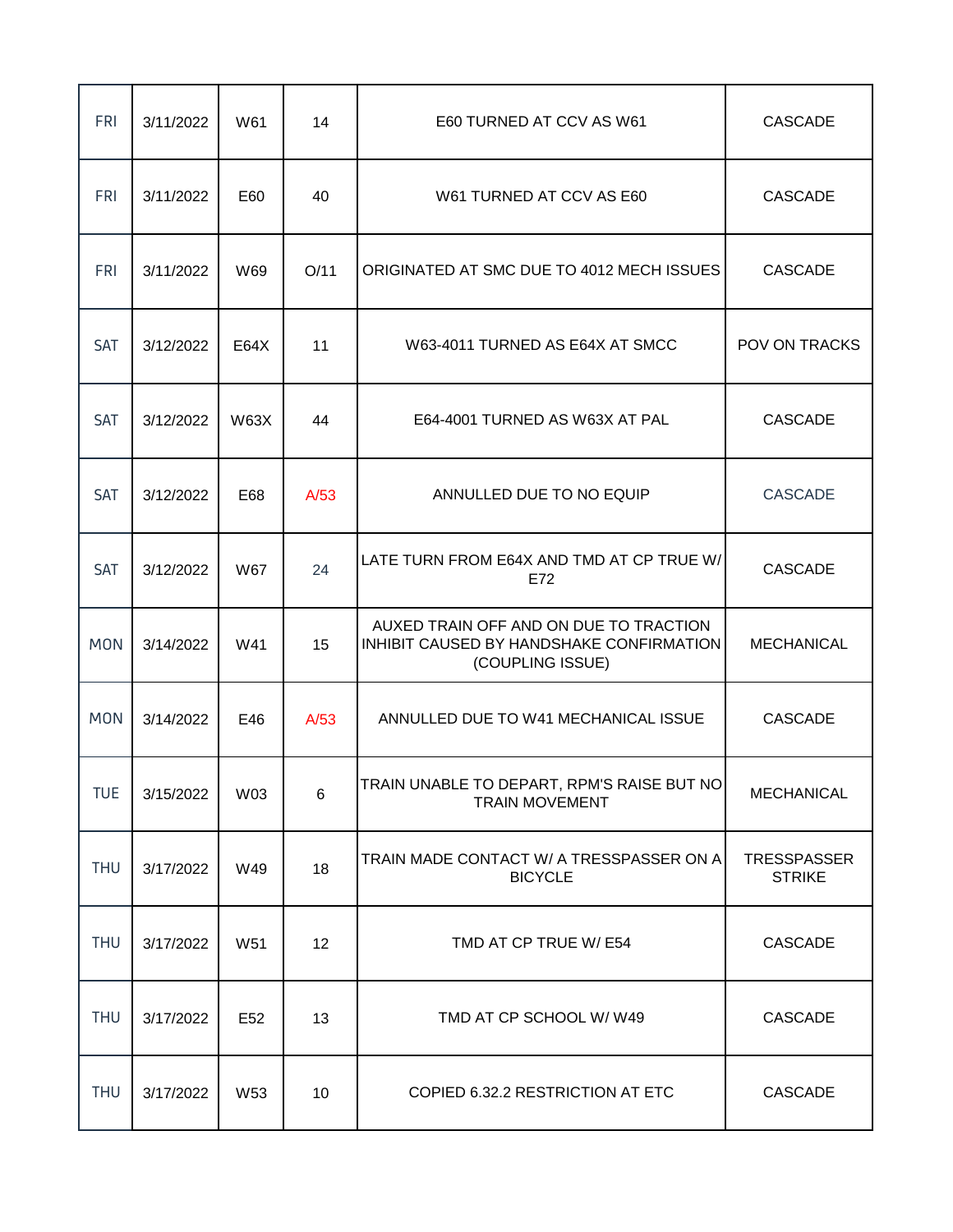| <b>THU</b> | 3/17/2022 | E54 | 21              | LATE TURN FROM W49                                                                           | <b>CASCADE</b>                    |
|------------|-----------|-----|-----------------|----------------------------------------------------------------------------------------------|-----------------------------------|
| <b>THU</b> | 3/17/2022 | W55 | 11              | LATE TURN FROM E52                                                                           | <b>CASCADE</b>                    |
| <b>THU</b> | 3/17/2022 | E56 | 18              | LATE TURN FROM W51                                                                           | <b>CASCADE</b>                    |
| <b>THU</b> | 3/17/2022 | E58 | $\overline{7}$  | LATE TURN FROM W53                                                                           | <b>CASCADE</b>                    |
| <b>THU</b> | 3/17/2022 | W57 | O/46            | LATE TURN FROM E54, TRAIN WAS INSPECTED<br>BY MOE AND TESU AT ETC. TERMINATED AT<br>COLLEGE. | <b>CASCADE</b>                    |
| <b>THU</b> | 3/17/2022 | E62 | O/14            | ORIGINATED AT COLLEGE TO PROTECT ON TIME<br>SERVICE. BREEZE BUS BRIDGE FROM OTC - RDO        | <b>CASCADE</b>                    |
| <b>THU</b> | 3/17/2022 | E60 | 6               | TMD AT CP AVENUE W/W59                                                                       | <b>CASCADE</b>                    |
| <b>THU</b> | 3/17/2022 | W59 | 9               | LATE TURN FROM E56                                                                           | <b>CASCADE</b>                    |
| <b>SUN</b> | 3/20/2022 | W63 | 12 <sup>°</sup> | HELD AT VTC FOR SDSO TO CLEAR TRACKS                                                         | POLICE ACTIVITY                   |
| <b>SUN</b> | 3/20/2022 | E64 | 12 <sup>2</sup> | HELD AT CCV FOR SDSO TO CLEAR TRACKS                                                         | <b>CASCADE</b>                    |
| <b>SUN</b> | 3/20/2022 | W67 | $\overline{7}$  | HELD AT ETC FOR E64 LATE ETC ARRIVAL                                                         | <b>CASCADE</b>                    |
| <b>SUN</b> | 3/20/2022 | E68 | 9               | LATE TURN FROM W63                                                                           | <b>CASCADE</b>                    |
| WED        | 3/23/2022 | W25 | T/14            | TERMINATED AT COL DUE TO DOOR ISSUES<br>CAUSED BY AN UNRULY PASSENGER                        | <b>UNRULY</b><br><b>PASSENGER</b> |
| <b>WED</b> | 3/23/2022 | E30 | O/14            | ORIGINATED AT COL AS A RESULT OF THE W25<br>BEING TERMINATED, COVERED BY BUS BRIDGE          | CASCADE                           |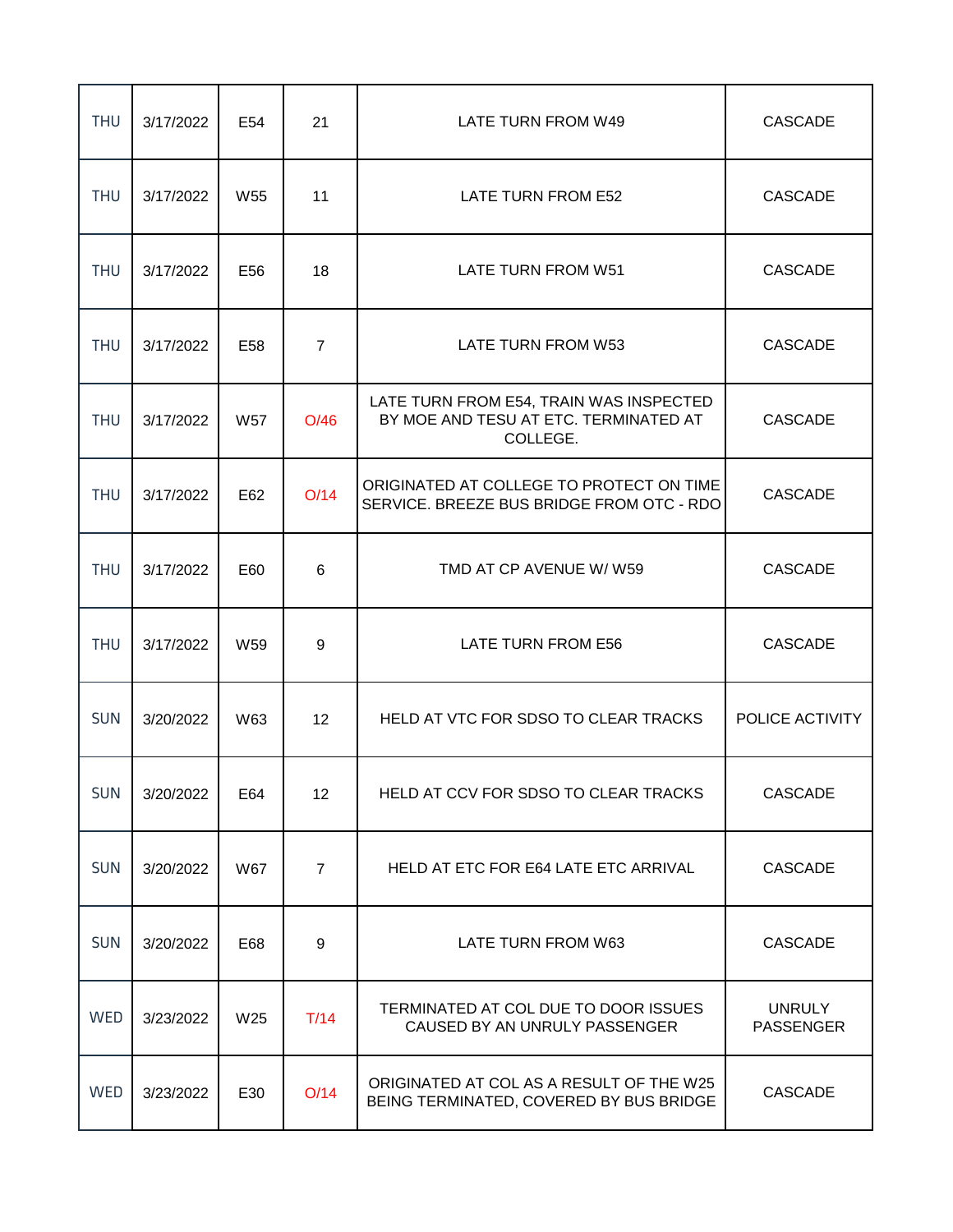| <b>THU</b> | 3/24/2022 | W43             | 11   | ENGINE B SHUT OFF, MULTIPLE FAULTS                                                      | <b>MECHANICAL</b>                       |
|------------|-----------|-----------------|------|-----------------------------------------------------------------------------------------|-----------------------------------------|
| <b>THU</b> | 3/24/2022 | E48             | 13   | W43 MECHANICAL ISSUES, LATE TURN                                                        | <b>CASCADE</b>                          |
| <b>THU</b> | 3/24/2022 | W51             | 6    | TMD AT YARD W/ E48                                                                      | <b>CASCADE</b>                          |
| SAT        | 3/26/2022 | W <sub>25</sub> | T/0  | TERMINATED AT NOR DUE TO MECH ISSUES                                                    | <b>MECHANICAL</b>                       |
| SAT        | 3/26/2022 | E24             | 17   | HELD AT CSU WAITING FOR THE W25 TO<br><b>RETURN TO ETC</b>                              | <b>TMD</b>                              |
| <b>SAT</b> | 3/26/2022 | E30             | O/O  | ORIGINATED AT VTC, OTC TO VTC COVERED BY<br><b>BUS BRIDGE</b>                           | <b>CASCADE</b>                          |
| SAT        | 3/26/2022 | W27             | 11   | CASCADE FROM E24 LATE ARRIVAL                                                           | <b>CASCADE</b>                          |
| SAT        | 3/26/2022 | E28             | 11   | TMD AT CP AVE WAITING ON LATE W27 AND<br><b>DHEQ 4004</b>                               | <b>CASCADE</b>                          |
| <b>SUN</b> | 3/27/2022 | W19             | T/0  | POSSIBLE RED SIGNAL VIOLATION W/B AT BCR,<br>TERMINATED AT BCR, TURNED EB AS E20X       | POSSIBLE RED<br><b>SIGNAL VIOLATION</b> |
| <b>SUN</b> | 3/27/2022 | E20             | T/0  | TERMINATED AT CCV. TURNED W/B AS W19X<br>DUE TO MT BLOCKED AT BCR DUE TO STOPPED<br>W19 | <b>CASCADE</b>                          |
| <b>SUN</b> | 3/27/2022 | <b>W19X</b>     | O/14 | ORIGINATED W/B FROM CCV                                                                 | <b>CASCADE</b>                          |
| <b>SUN</b> | 3/27/2022 | E20X            | O/20 | ORIGINATED E/B FROM BCR                                                                 | <b>CASCADE</b>                          |
| <b>MON</b> | 3/28/2022 | W23             | T/10 | TERMINATED AT ECR 4011 2L DOOR JAMMED<br>AND NOT CLOSING                                | <b>MECHANICAL</b>                       |
| <b>MON</b> | 3/28/2022 | E28             | A/53 | ANNULLED DUE TO W23 MECHANICAL ISSUE AT<br>ECR. CASCADE FROM W23 MECHANICAL ISSUE       | CASCADE                                 |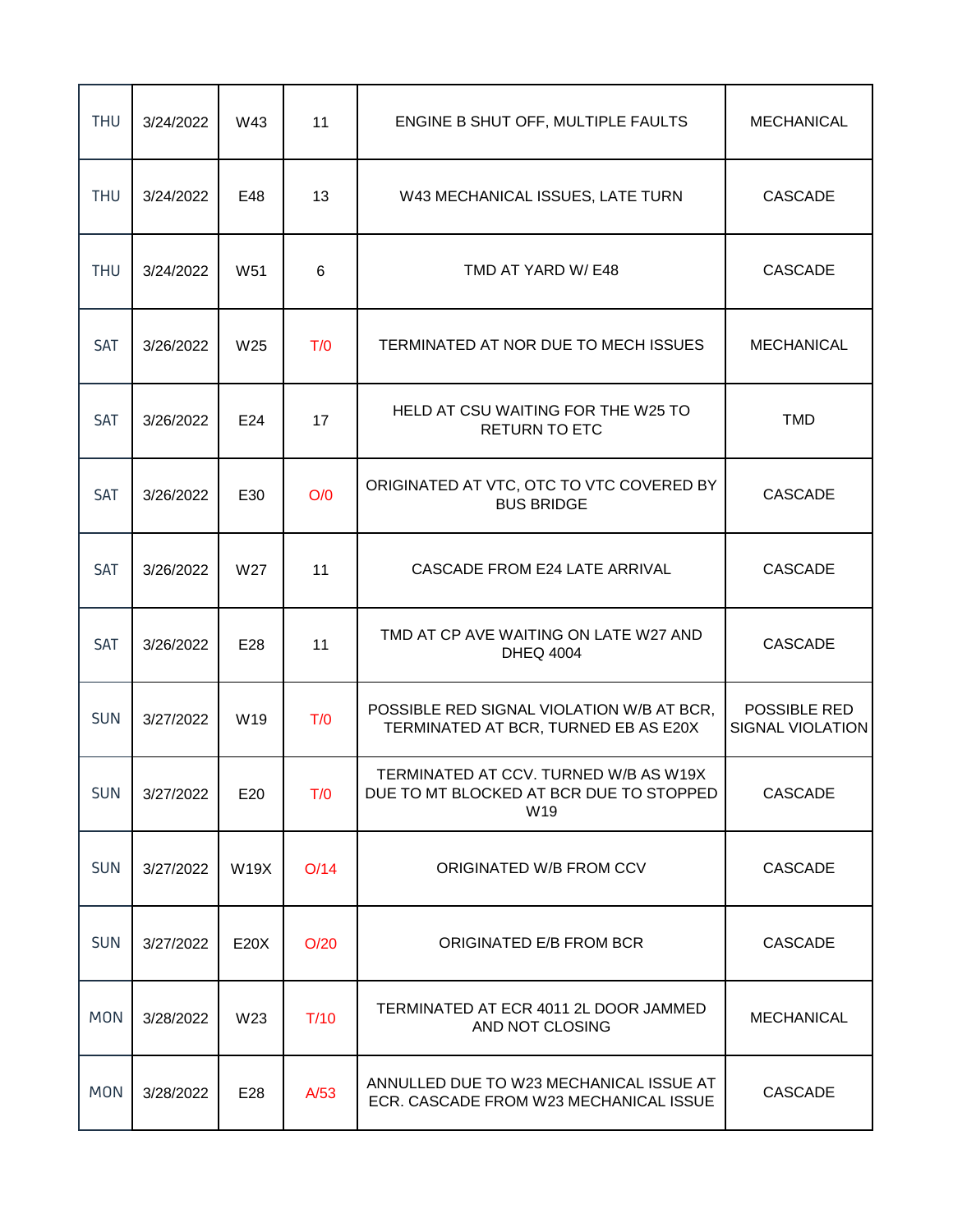| <b>TUE</b> | 3/29/2022 | E36             | $6\phantom{1}$ | UNRULY PASSENGER AT OTC                                                                      | UNRULY PAX                         |
|------------|-----------|-----------------|----------------|----------------------------------------------------------------------------------------------|------------------------------------|
| <b>WED</b> | 3/30/2022 | W65             | 47             | HELD AT CCV FOR VEHICLE ON TRACKS TO BE<br>REMOVED (BETWEEN VISTA VILLAGE DR AND<br>MAIN ST) | <b>VEHICLE ON</b><br><b>TRACKS</b> |
| WED        | 3/30/2022 | E66             | 49             | HELD AT VTC FOR VEHICLE ON TRACKS TO BE<br>REMOVED (BETWEEN VISTA VILLAGE DR AND<br>MAIN ST) | <b>CASCADE</b>                     |
| <b>WED</b> | 3/30/2022 | <b>W67</b>      | 54             | HELD AT CCV FOR VEHICLE ON TRACKS TO BE<br>REMOVED (BETWEEN VISTA VILLAGE DR AND<br>MAIN ST) | <b>CASCADE</b>                     |
| <b>WED</b> | 3/30/2022 | E68             | 58             | HELD AT VTC FOR VEHICLE ON TRACKS TO BE<br>REMOVED (BETWEEN VISTA VILLAGE DR AND<br>MAIN ST) | <b>CASCADE</b>                     |
| <b>THU</b> | 3/31/2022 | E06             | 6              | DELAYED DUE TO A CREW DELAY AT OTC                                                           | <b>CREW ISSUE</b>                  |
| <b>THU</b> | 3/31/2022 | W <sub>53</sub> | 22             | STOPPED DUE TO MECHANICAL ISSUES<br>(TRACTION INHIBIT FAULT)                                 | <b>MECHANICAL</b>                  |
| <b>THU</b> | 3/31/2022 | E54             | 19             | HELD AT CCV FOR TRACKS AND CONGESTION<br><b>TO CLEAR</b>                                     | <b>CASCADE</b>                     |
| <b>THU</b> | 3/31/2022 | E56             | $9\,$          | HELD AT COL FOR TRACKS TO CLEAR, TMD AT<br>CP AVE W/W55 AND AT CP SHELLY W/W57               | <b>CASCADE</b>                     |
| <b>THU</b> | 3/31/2022 | W55             | 15             | TMD AT CP MISSY W/E54 AND AT CP TRUE W/E58                                                   | CASCADE                            |
| <b>THU</b> | 3/31/2022 | <b>W57</b>      | 11             | LATE TURN FROM E54                                                                           | <b>CASCADE</b>                     |
| <b>THU</b> | 3/31/2022 | E58             | 23             | LATE TURN FROM W53                                                                           | <b>CASCADE</b>                     |
| <b>THU</b> | 3/31/2022 | W59             | 8              | TMD W/LATE INCOMING E56                                                                      | <b>CASCADE</b>                     |
| <b>THU</b> | 3/31/2022 | E60             | 26             | LATE TURN FROM W55, TMD AT CP SHELLY<br>W/W63                                                | CASCADE                            |